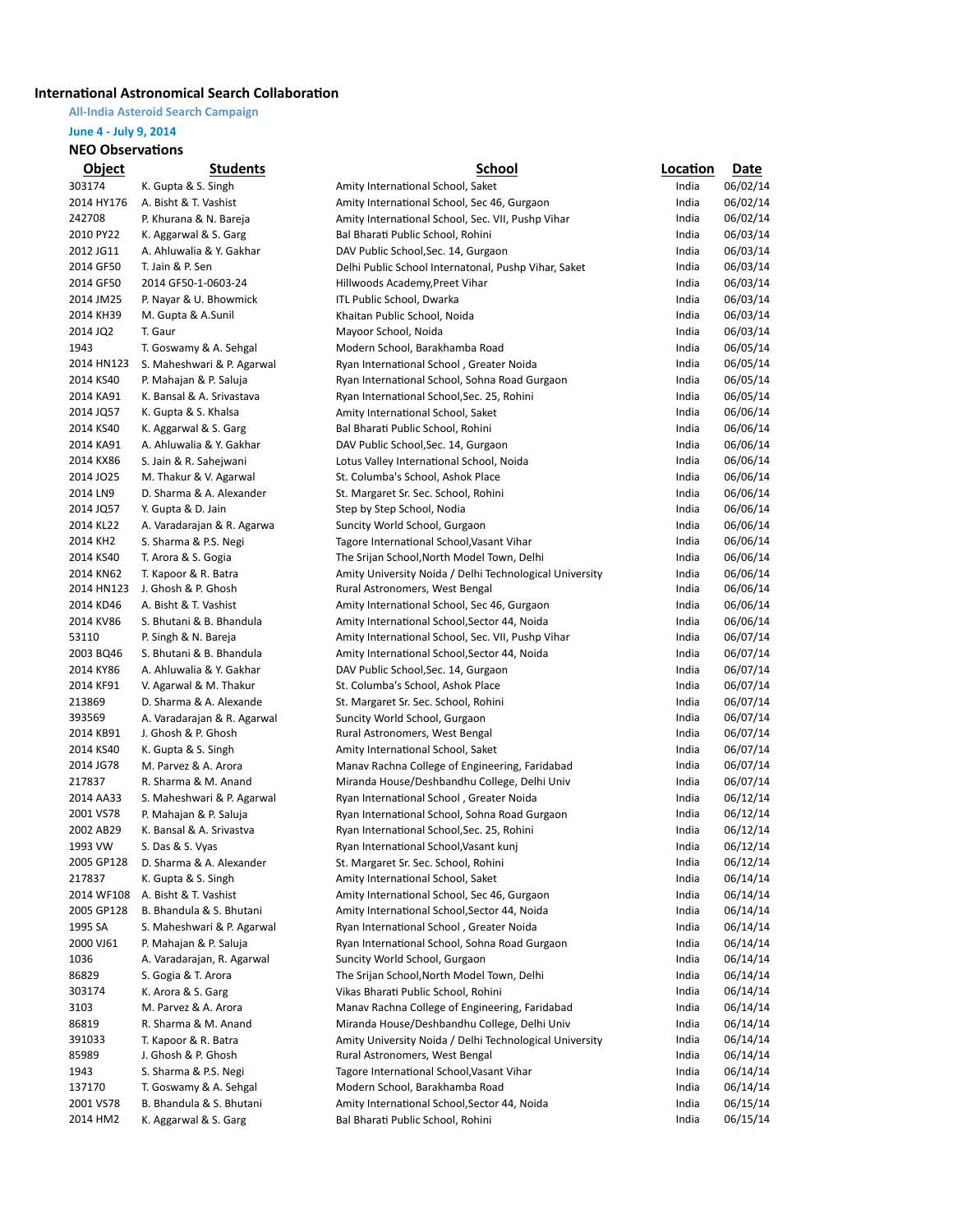| 35107      | P. Sen & T. Jain                                               | Delhi Public School Internatonal, Pushp Vihar, Saket | India | 06/15/14 |
|------------|----------------------------------------------------------------|------------------------------------------------------|-------|----------|
| 2005 TR15  | S. Jain & R. Sahejwani                                         | Lotus Valley International School, Noida             | India | 06/15/14 |
| 2001 LO7   | P. Mahajan & P. Saluja                                         | Ryan International School, Sohna Road Gurgaon        | India | 06/15/14 |
| 1036       | S. Vyas & S. Das                                               | Ryan International School, Vasant kunj               | India | 06/15/14 |
| 4954       | M. Thakur & V. Agarwal                                         | St. Columba's School, Ashok Place                    | India | 06/15/14 |
| 2000 OG    | M. Thakur & V. Aggarwal                                        | St. Columba's School, Ashok Place                    | India | 06/15/14 |
| 5381       | D. Sharma & A. Alexander                                       | St. Margaret Sr. Sec. School, Rohini                 | India | 06/15/14 |
| 2000 DN8   | D. Sharma & A. Alexander                                       | St. Margaret Sr. Sec. School, Rohini                 | India | 06/15/14 |
| 1943       | Y. Gupta & D. Jain                                             | Step by Step School, Nodia                           | India | 06/15/14 |
| 86819      | A. Varadarajan & R. Agarwal                                    | Suncity World School, Gurgaon                        | India | 06/15/14 |
| 85989      | K. Gupta & S. Singh                                            | Amity International School, Saket                    | India | 06/15/14 |
| 2102       | A. Bisht & T. Vashist                                          | Amity International School, Sec 46, Gurgaon          | India | 06/15/14 |
| 162980     | A. Ahluwalia & Y. Gakhar                                       | DAV Public School, Sec. 14, Gurgaon                  | India | 06/15/14 |
| 1999 JD6   |                                                                | Modern School, Barakhamba Road                       | India | 06/15/14 |
|            | T. Goswamy & A. Sehgal                                         |                                                      |       |          |
| 276392     | M. Parvez & A. Arora                                           | Manav Rachna College of Engineering, Faridabad       | India | 06/15/14 |
| 143409     | R. Sharma & M. Anand                                           | Miranda House/Deshbandhu College, Delhi Univ         | India | 06/15/14 |
| 2003 MO    | J. Ghosh & P. Ghosh                                            | Rural Astronomers, West Bengal                       | India | 06/15/14 |
| 1917       | A. McNeely, K. Huitsing, A. Lucker, J. Pur Quarknet (USA - IN) |                                                      | India | 06/15/14 |
| 1917       | A. Varadarajan & R. Agarwal                                    | Suncity World School, Gurgaon                        | India | 06/16/14 |
| 2014 DE10  | K. Gupta & S. Singh                                            | Amity International School, Saket                    | India | 06/16/14 |
| 138847     | A. Bisht & T. Vashist                                          | Amity International School, Sec 46, Gurgaon          | India | 06/16/14 |
| 53110      | S. Sharma & P.S. Negi                                          | Tagore International School, Vasant Vihar            | India | 06/16/14 |
| 143409     | M. Parvez & A. Arora                                           | Manav Rachna College of Engineering, Faridabad       | India | 06/16/14 |
| 392211     | Purcell, D.K. Walsh, & C. Fletcher                             | Quarknet (USA - IN)                                  | India | 06/16/14 |
| 2014 JG78  | K. Gupta & S. Singh                                            | Amity International School, Saket                    | India | 06/17/14 |
| 1943       | N. Bareja & P. Khurana                                         | Amity International School, Sec. VII, Pushp Vihar    | India | 06/17/14 |
| 2014 AA33  | D. Sharma & A. Alexander                                       | Amity International School, Sec. VII, Pushp Vihar    | India | 06/17/14 |
| P10C4X2    | B. Bhandula & S. Bhutani                                       | Amity International School, Sector 44, Noida         | India | 06/17/14 |
| 1993 GD    | B. Bhandula & S. Bhutani                                       | Amity International School, Sector 44, Noida         | India | 06/17/14 |
| 2013 YM70  | P. Ahuja & A. Jain                                             | Hillwoods Academy, Preet Vihar                       | India | 06/17/14 |
| 2014 DC10  | A. Bisht & T. Vashist                                          | ITL Public School, Dwarka                            | India | 06/17/14 |
| 2014 KS40  | M. Gupta & A. Sunil                                            | Khaitan Public School, Noida                         | India | 06/17/14 |
| 2014 DE10  | S. Jain & R. Sahejwani                                         | Lotus Valley International School, Noida             | India | 06/17/14 |
| 2002 AT15  | T. Goswamy & A. Sehgal                                         |                                                      | India | 06/17/14 |
| 2014 LK21  |                                                                | Modern School, Barakhamba Road                       |       |          |
|            | S. Maheshwari & P. Agarwal                                     | Ryan International School, Greater Noida             | India | 06/17/14 |
| 2014 KR76  | P. Mahajan & P. Saluja                                         | Ryan International School, Sohna Road Gurgaon        | India | 06/17/14 |
| 2014 LL26  | D. Jain & Y. Gupta                                             | Step by Step School, Nodia                           | India | 06/17/14 |
| 2014 FN33  | A. Varadarajan & R. Agarwal                                    | Suncity World School, Gurgaon                        | India | 06/17/14 |
| 2014 HM2   | S. Sharma & P.S.Negi                                           | Tagore International School, Vasant Vihar            | India | 06/17/14 |
| 1991 VH    | M. Parvez & A. Arora                                           | Manav Rachna College of Engineering, Faridabad       | India | 06/17/14 |
| 2014 BW2   | K. Gupta & S. Singh                                            | Amity International School, Saket                    | India | 06/17/14 |
| 1993 GD    | A. Bisht & T. Vashist                                          | Amity International School, Sec 46, Gurgaon          | India | 06/17/14 |
| 24443      | B. Bhandula & S. Bhutani                                       | Amity International School, Sector 44, Noida         | India | 06/17/14 |
| 2000 KW43  | K. Aggarwal & S. Garg                                          | Bal Bharati Public School, Rohini                    | India | 06/17/14 |
| 2013 NX    | A. Ahluwalia & Y. Gakhar                                       | DAV Public School, Sec. 14, Gurgaon                  | India | 06/17/14 |
| 2013 WF108 | A. Jain & P. Ahuja                                             | Hillwoods Academy, Preet Vihar                       | India | 06/17/14 |
| 2014 LX21  | M. Thakur & V. Agarwal                                         | St. Columba's School, Ashok Place                    | India | 06/17/14 |
| 2014 BW2   | D. Sharma & A. Alexander                                       | St. Margaret Sr. Sec. School, Rohini                 | India | 06/17/14 |
| 2014 KS40  | A. Varadarajan                                                 | Suncity World School, Gurgaon                        | India | 06/17/14 |
| 2014 HM2   | M. Parvez & A. Arora                                           | Manav Rachna College of Engineering, Faridabad       | India | 06/17/14 |
| 2014 LU14  | R. Sharma & M. Anand                                           | Miranda House/Deshbandhu College, Delhi Univ         | India | 06/17/14 |
| 2002 CE26  | J. Ghosh & P. Ghosh                                            | Rural Astronomers, West Bengal                       | India | 06/17/14 |
| 2014 HN123 | McNeely, D. Walsh, & C. Fletcher                               | Quarknet (USA - IN)                                  | India | 06/17/14 |
| 2014 LQ26  | M. Gupta & A. Suni                                             | Khaitan Public School, Noida                         | India | 06/18/14 |
| 2014 JG78  | S. Jain & R. Sahejwani                                         | Lotus Valley International School, Noida             | India | 06/18/14 |
|            |                                                                |                                                      |       |          |
| 2014 LL26  | T. Goswamy & A. Sehgal                                         | Modern School, Barakhamba Road                       | India | 06/18/14 |
| 2005 TR15  | S. Das & S. Vyas                                               | Ryan International School, Vasant kunj               | India | 06/18/14 |
| 2014 JQ57  | M. Hakur & V. Agarwal                                          | St. Columba's School, Ashok Place                    | India | 06/18/14 |
| 2014 JW54  | D. Sharma & A. Alexander                                       | St. Margaret Sr. Sec. School, Rohini                 | India | 06/18/14 |
| 2014 KS40  | S. Sharma & P. Singh                                           | Tagore International School, Vasant Vihar            | India | 06/18/14 |
| 2014 LU14  | S. Gogia & T. Arora                                            | The Srijan School, North Model Town, Delhi           | India | 06/18/14 |
| 2012 OT5   | P. Sen & T. Jain                                               | Delhi Public School Internatonal, Pushp Vihar, Saket | India | 06/18/14 |
| 2013 WF108 | A. Jain & P. Ahuja                                             | Hillwoods Academy, Preet Vihar                       | India | 06/18/14 |
| 2014 JG78  | P. Nayar & U. Bhowmick                                         | ITL Public School, Dwarka                            | India | 06/18/14 |
| 2005 YL120 | R. Sharma & M. Anand                                           | Miranda House/Deshbandhu College, Delhi Univ         | India | 06/19/14 |